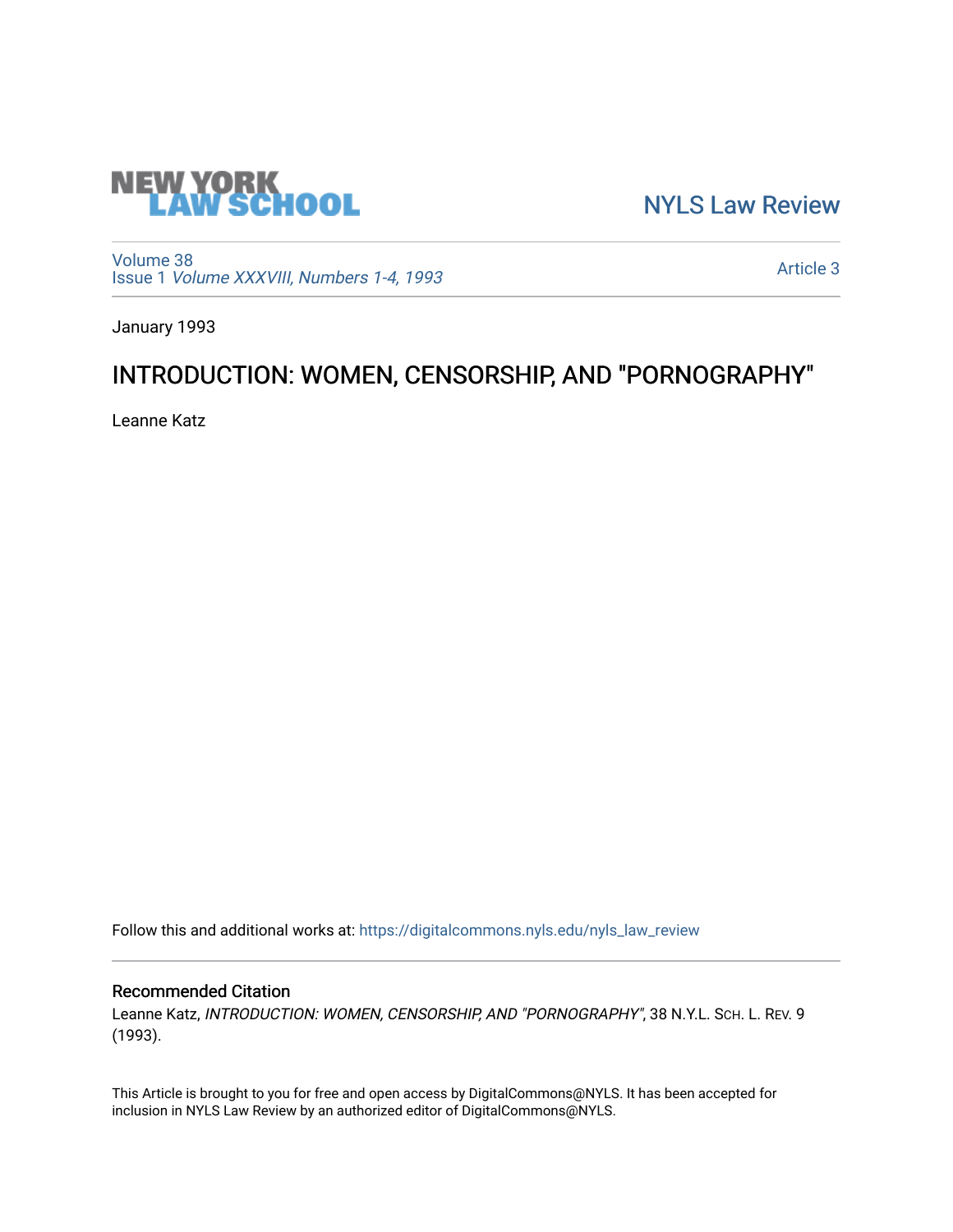## *INTRODUCTION:* WOMEN, CENSORSHIP, **AND** "PORNOGRAPHY"

### **LEANNE KATZ\***

The illusion that supporting feminism means advocating the censorship of sexual materials is a dangerous one. Substantial numbers of feminist writers, lawyers, artists, therapists, educators, sex industry workers, scholars, and activists believe that the censorship of sexually related expression threatens women. We realize that women's rights and sexual free speech are indivisible.

Many of us are a part of the National Coalition Against Censorship's Working Group on Women, Censorship, and "Pornography." Members of the Working Group have varied experiences, interests, and views regarding sexuality and its representations, including what we may individually refer to as erotica or "pornography." **All** of us oppose censorship on the principle that it always brings harm to women.

We place the word "pornography" in quotation marks to indicate the ambiguous, contestable status of the term. "Pornography" is frequently-and incorrectly-used as if there were widely agreed upon legal and/or common definitions. In fact, neither is true: the term is not used in American law, and it is considered by most legal scholars and critics even more vague than the legal concept "obscenity," long infamous for its lack of clarity.1 The term "pornography" is ordinarily used for sexually explicit words and images whose sole purpose is sexual arousal.

**\*** Leanne Katz is the executive director of the National Coalition Against Censorship **(NCAC),** an alliance of forty-three national non-commercial organizations, including religious, educational, professional, artistic, labor and civil rights groups. She helped organize NCAC's Working Group on Women, Censorship, and "Pornography" which sponsored The Sex Panic Conference, the presentations to which are part of this symposium issue.

*1. See, e.g.,* Paris Adult Theatre I v. Slaton, 413 **U.S.** 49 (1973) (Brennan, J., dissenting). For sixteen years after he wrote for the majority in *United States v. Roth, 354* **U.S.** 476, *reh'g denied 355* **U.S. 852 (1957),** Justice Brennan led the Court in efforts to put a class of material called "obscenity" outside the protection of the First Amendment. In his dissent in *Paris Adult Theatre I,* Justice Brennan explained why he had changed his mind: "Although we have assumed that obscenity does exist and that we 'know it when [we] see it,' **. ..** we are manifestly unable to describe it in advance except **by** reference to concepts so elusive that they fail to distinguish clearly between protected and unprotected speech." *Paris Adult Theatre 1,* 413 **U.S.** at 84.

On "pornography" generally, see Nadine Strossen, *A Feminist Critique of "The"* Feminist Critique *of Pornography,* 79 VA. L. REv. 1099, 1103-04 (1993) ("the term 'pornography' is so vague, subjective and expansive that it could apply to **all** sexually oriented speech.... (p]ornography is not a legally recognized term of art.").

9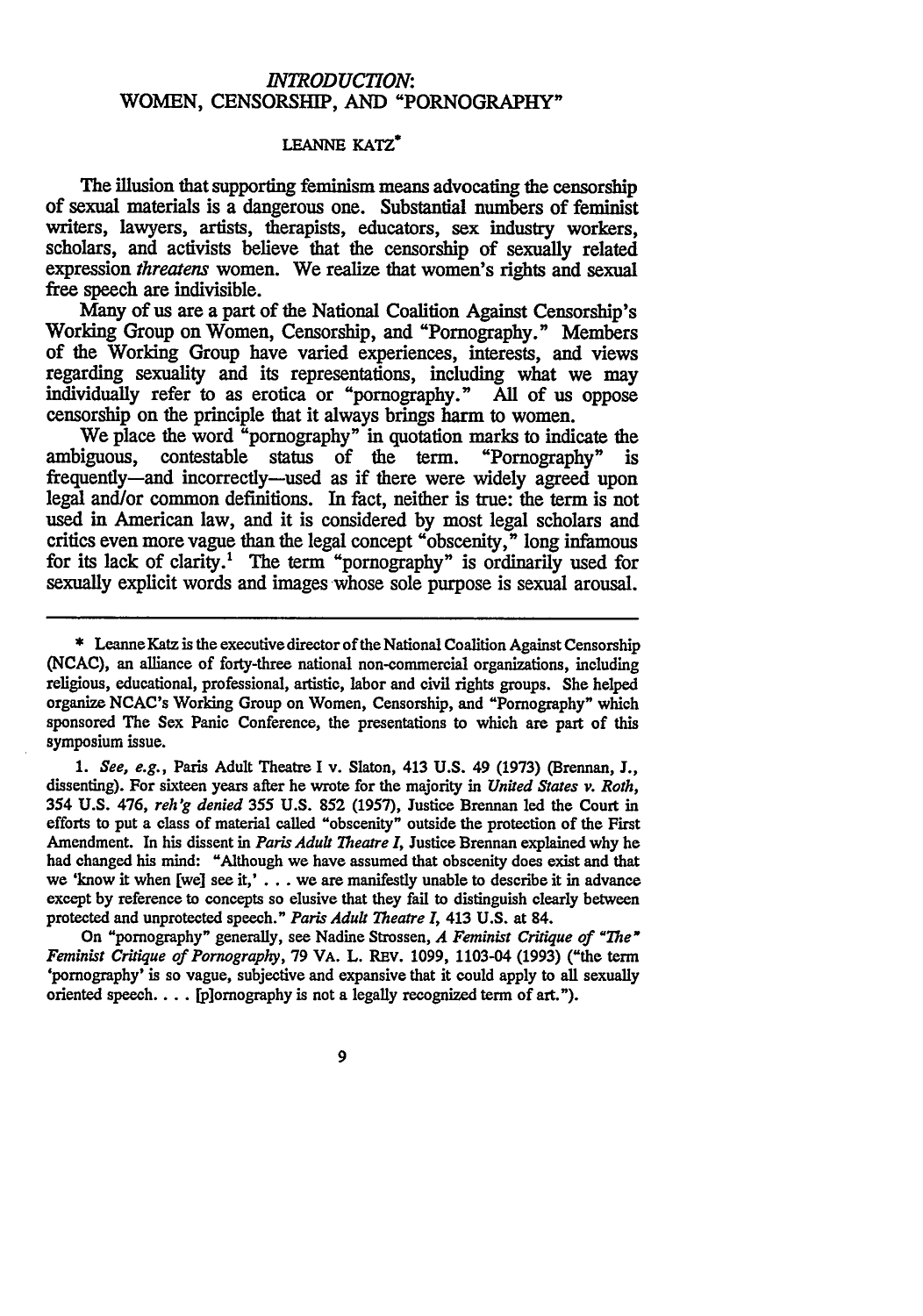But *when* to so characterize expressive materials certainly is and has been arguable. And "pornography" is frequently the label used to attack-and censor-expression vital to women.' Censorship opens a Pandora's box of suppression that threatens art and literature, makes lesbian and gay culture illicit, denies access to knowledge about reproduction, abortion, and **AIDS,** and acts to stifle ideas, exploration, information, and images that are crucial to women's healthy sexual attitudes and practices. Campaigns for suppression may at times be well-intentioned but are often inspired **by** sex panics and have historically been used against the interests of women.3

Recently, "pornography" has been employed **by** some feminists in such a way as to promote the notion that sexually explicit expression is *inherently* "subordinating"<sup>4</sup> or "degrading"<sup>5</sup> to women (and as though

*See also* Virgil v. Columbia County School Board, **862 F.2d 1517 (11th** Cir. **1989),** *aff'g* **677 F.** Supp. 1547 (M.D. Fla. **1988)** (upholding the dismissal of a challenge to a Florida school board's banning of Chaucer's *The Miller's Tale* and Aristophanes' *Lysistrata);* Dena Kleiman, *Parents' Groups Purging Schools of 'Hunanist' Books and Classes,* N.Y. **TIMES,** May **17, 1981,** at **Al;** *Banned In Classrooms, Book is Put in Library,* N.Y. **TIMEs,** Nov. 24, **1977,** at **A15** (reporting that a school committee in Massachusetts voted **to** return a copy of *Our Bodies, Ourselves* to the shelves of the high school library when officials withdrew the book after parents complained about its explicit treatment of sexual intercourse). *Our Bodies, Ourselves,* authored **by** the Boston Women's Health Collective, has "been attacked as being pornographic **by** the Moral Majority and other conservative groups." Carol Lawson, *Women's Health: Boston Collective Reflects on Gains,* N.Y. **TIMES,** Apr. **11, 1985,** at **Cl.** For a comprehensive discussion of censorship in the schools, see generally **HERBERT N. FOERSTEL, BANNED IN THE U.S.A.: A REFERENCE GUIDE TO BOOK CENSORSHIP** IN **SCHOOLS AND** PUBLIC **LIBRARIES** (1994).

**3.** For explorations of sex panics and their consequences for women, see WoMEN **AGAINST CENSORSHIP** (Varda Burstyn, **ed. 1985); PLEASURE AND DANoER: EXPLORING FEMALE SEXUALITY** (Carole **S.** Vance **ed.,** Pandora Press **2d. ed. 1992);** PoWERS **OF DESIRE: THE PoLrrIcs OF SEXUALITY** (Ann Snitow et al., eds. **1983).**

*4. See, e.g.,* **CATHARINE A. MACKINNON,** *Pornography: On Morality and Politics, in* **TOWARD A FEMINIST THEORY OF THE STATE 197 (1987)** ("The feminist critique of pornography... proceeds from women's point of view, meaning the standpoint of the subordination of women to men.").

<sup>2.</sup> *Our Bodies, Ourselves and Ms.* magazine, for example, have been frequent targets of those seeking to rid schools and libraries of "pornography." *See Books on Trial, A Periodic Report* (National Coalition Against Censorship, New York, N.Y.). Other widely publicized charges of "pornography" have been leveled against important works in the "feminist canon" such as **Betty** Friedan's *The Feminine Mystique,* Margaret Atwood's *The Handmaid's Tale,* and Aristophanes' *Lysistrata* which was accusingly called "women's lib." *See Books on Trial, supra.*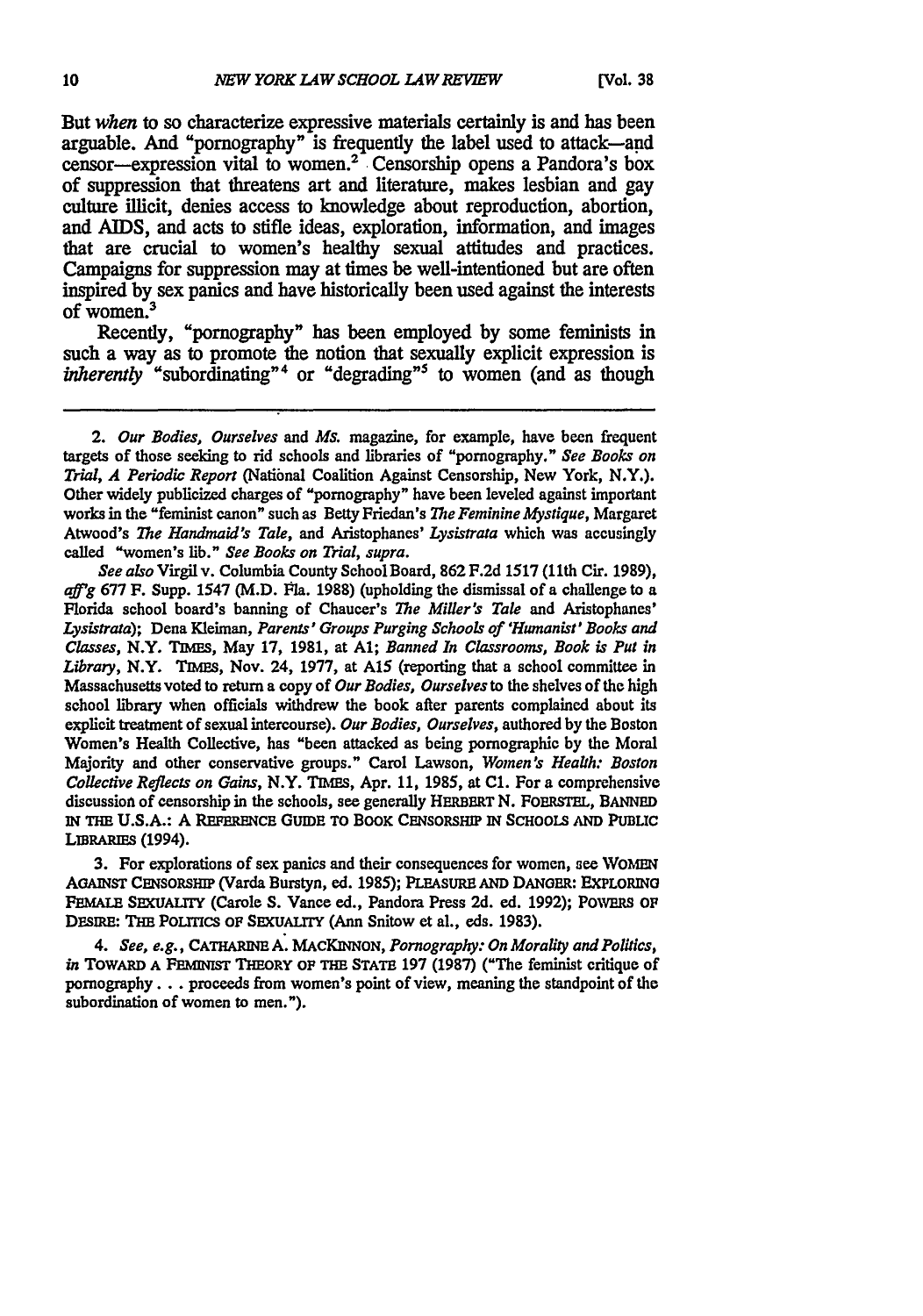these terms are themselves not subject to intense disagreement). But there is a vast body of sexually explicit writings and images, new and old, of "high" and "low" culture, lesbian and gay and heterosexual, that is designed, variously, to educate, disgust, entertain, sexually arouse, shock, inspire, and much more. Texts, images, ideas, and certainly people are all complex; the closest of friends can endlessly discuss whether a particular, perhaps violent, movie scene is valid and essential to the integrity of the work or seriously exploitative, whether and how it is sexist, and what kinds of effects. it may have. A very wide range of feminists shudder at the suggestion that we turn decisions about these issues over to any arm of the state.

The intense battles around the control of sexuality have always been fought on the terrain of women's bodies. Women have long been barred from access to knowledge and information on sexuality, including reproduction, and have been excluded even from viewing or creating representations of their own bodies. And now, just when feminism has scored at least a few victories in these arenas, $6 \text{ we must contend with a}$ drive which would again enlist the power of the state on behalf of suppression and would fuel the demands of the Right for censorship.<br>Recent events have underscored the dangers of pro-censorship anti-

"pornography" feminism. In 1992, the Canadian Supreme Court adopted the censorship theories of Catharine MacKinnon and Andrea Dworkin in its *Butler* decision,<sup>7</sup> an obscenity case. The court held that sexually explicit expression that depicts violence or is "degrading" or

*6. See* Michiko Kakutani, *Helvful Hints for an Era of Practical Feminism,* N.Y. TIms, Dec. **3,** 1993, at **C29** (book review) (listing several recent victories for feminists, including the passage of the Family Medical Leave Act, which allows women to take off up **to** 12 weeks for the birth or care of a child, and the reversal of the gag rule in pregnancy counseling, wherein workers in federally-funded clinics were forbidden **to** mention abortion as an option available to pregnant women).

**7.** R. v. Butler, [1992] 1 S.C.R. 452 (Can.). Catharine MacKinnon, with two others, wrote the legal brief for the Woman's Legal Education and Action Fund **(LEAF),** whose arguments were adopted **by** the Canadian Supreme Court. *See* Karen Busby, *LEAF and Pornography: Litigating on Equality and Sexual Representations* 1 n.1 (Oct. **1, 1993)** (unpublished manuscript, on file with the *New York Law School Law Review;* originally made available at the Toronto conference, Politics of Desire: Pornography, Erotica, and Freedom of Expression, Oct. **1,** 1993).

*<sup>5.</sup> See, e.g.,* **CATHAPINE A. MACKINNON,** ONLY WoRDS **17** (1993) ("[w]ith pornography, men masturbate to women being... degraded.. **.. ").** For a discussion of the legal history of terms like "degrading" and their consequences to women, see Nan **D.** Hunter **&** Sylvia A. Law, *1985 Brief Amici Curiae of Feminist Anti-Censorship Task Force, et aL, in* American Booksellers Ass'n v. Hudnut, 21 MICH. J.L. **REFORM** 69 **(1988).**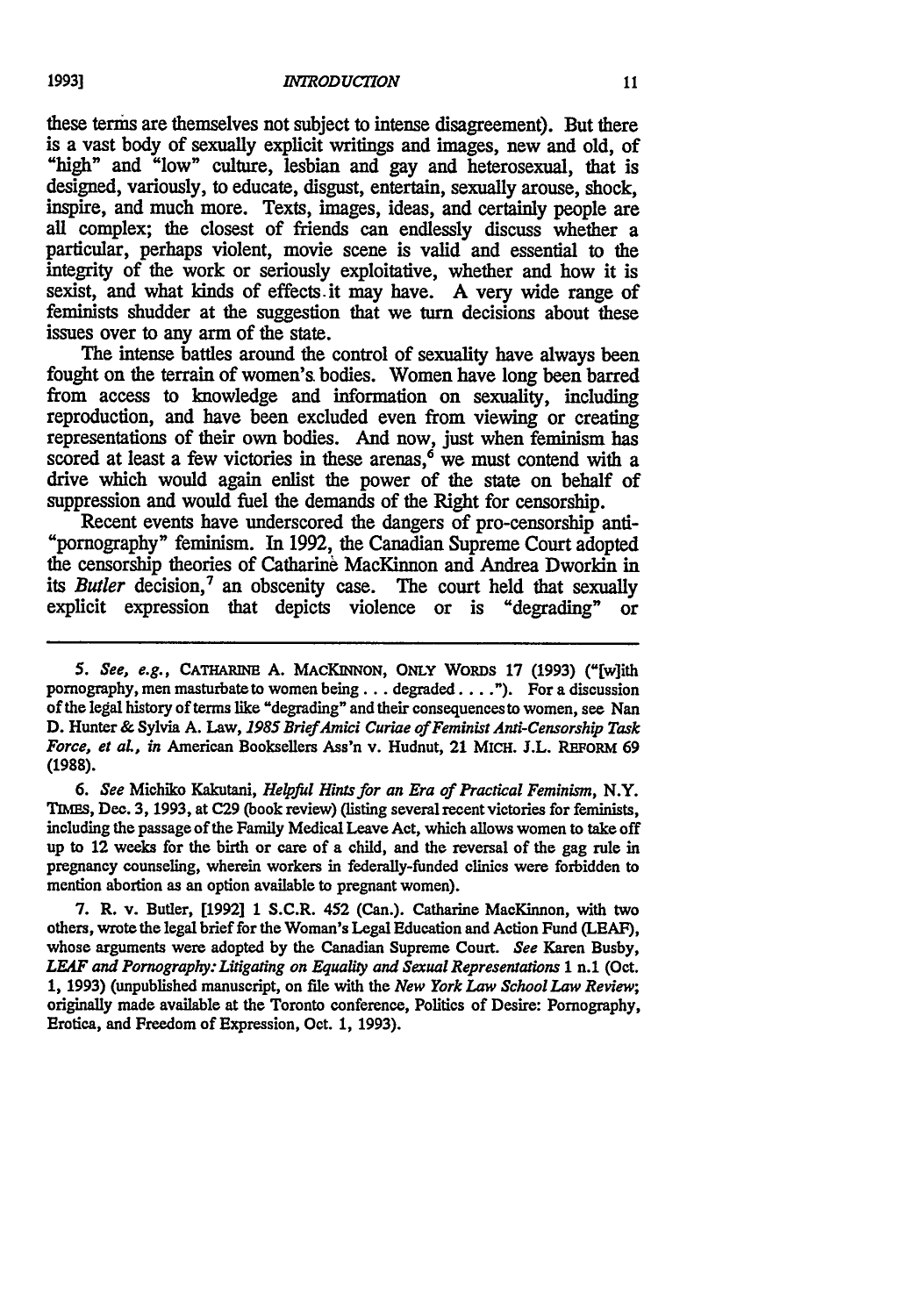"dehumanizing," is illegal because of the public belief that it "harms" women.<sup>8</sup>

Since the *Butler* decision, we have repeatedly seen the sad answer to oft-asked question: "Who decides?" The Canadian the oft-asked question: "Who decides?" government-including the police (through Project Pornography, a joint vice squad of the Toronto and Ontario police departments), Canada Customs, and the courts-have attacked, seized, threatened, fined, and banned a variety of feminist, lesbian, and gay materials and people involved with such materials.<sup>9</sup>

**8.** The Canadian Supreme Court found no evidence of "harm," but claimed, nonetheless, to be acting on behalf of women. *See Butler,* **1** S.C.R. at 452-56. This was much like the United States' Meese Commission on Pornography, notorious for its domination by conservative, "pro-decency" forces, which had also been unable to *find* evidence of the "harm" *it* asserted. *See* U.S. DEP'T OF JUSTICE, ATTORNEY GEN.'S **COMM'N ON** PORNOGRAPHY, *The Question of Harm, in* FINAL **REPORT 315-320 (1986).**

9. Two days before the *Butler* decision was published, a Project Pornography sergeant warned a Toronto restaurant, La Hacienda, that he considered 12 homoerotic photographs on display "degrading and dehumanizing." Owner Tom Patterson removed the art. *See* Clare Barclay & Elaine Carol, *Obscenity Chill: Artists in a Post-Butler Era,* FUSE, Winter 1992/1993, at 18-19. Almost immediately after *Butler,* police targeted the lesbian magazine *Bad Attitude. See* Mary Williams Walsh, *Chill Hits Canada's Porn Law,* L.A. **TIMES,** Sept. 6, 1993, at A16. A small lesbian and gay bookstore in Toronto, Glad Day, was successfully prosecuted for carrying the magazine. *See* R. v. Scythes et al., (Ontario Ct., Provincial Division, Feb. 16, 1993) (called the *Bad Attitude* decision). This was the first post-Butler obscenity conviction. Subsequently, the new *Butler* standard was relied on in a case which upheld the *pre-Butler* Customs' banning of several gay comics. *See* Glad Day Bookshop, Inc. v. Deputy Minister of Nat'l Revenue for Customs and Excise, 1992 Ont. C.J. LEXIS 1296, \*1, \*26 (July 14, 1992). This, the *Hayes* decision, found the comics "degrading" and "dehumanizing" mainly because of the appearance of gay sex.

Since *Butler*, Canada Customs has "detained," "prohibited," and "inadvertently destroyed" a wide variety of materials, including works by Susie Bright, Pat Califia, Kathy Acker, Kate Ellis, David Leavitt, John Preston, R. Crumb, Matt Groening, Art Spiegelman, Tom of Finland, Charles Bukowski, the Marquis de Sade, and Andrea Dworkin. *See* Toshiya Kuwabara, *Customs Detains Another Shipment of Gay Literature,* and *Customs Monitor*, CENSORSTOP NEWS, Nov. 17, 1993 (a publication of CENSORSTOP, on **file** with the *New York Law School Law Review);* Jacques Boivin, *Asterix and 7Intin Held 93 Days Under Suspicion of Obscenity and "Inadvertently Destroyed:" Canada Customs Scores 3 Out of 3* (1993 communiquds, on file with the *New York Law School Law Review);* Tim Kingston, *Canada's New Porn Wars, SAN* FRANCISCO BAY **TIMES,** Nov. 4, 1993, at 4.

Therehas been confusion about Customs' seizure of copies of two books by Andrea Dworkin. For example, Catharine MacKinnon said that Customs "encountered" two books **by** Dworkin, and then "found to their embarrassment within about a week" that her books were not "bad." Catharine A. MacKinnon, Speech at the National Press Club Luncheon, Nov. 22, **1993** (transcript on file with the *New YorkLaw SchoolLaw Review).*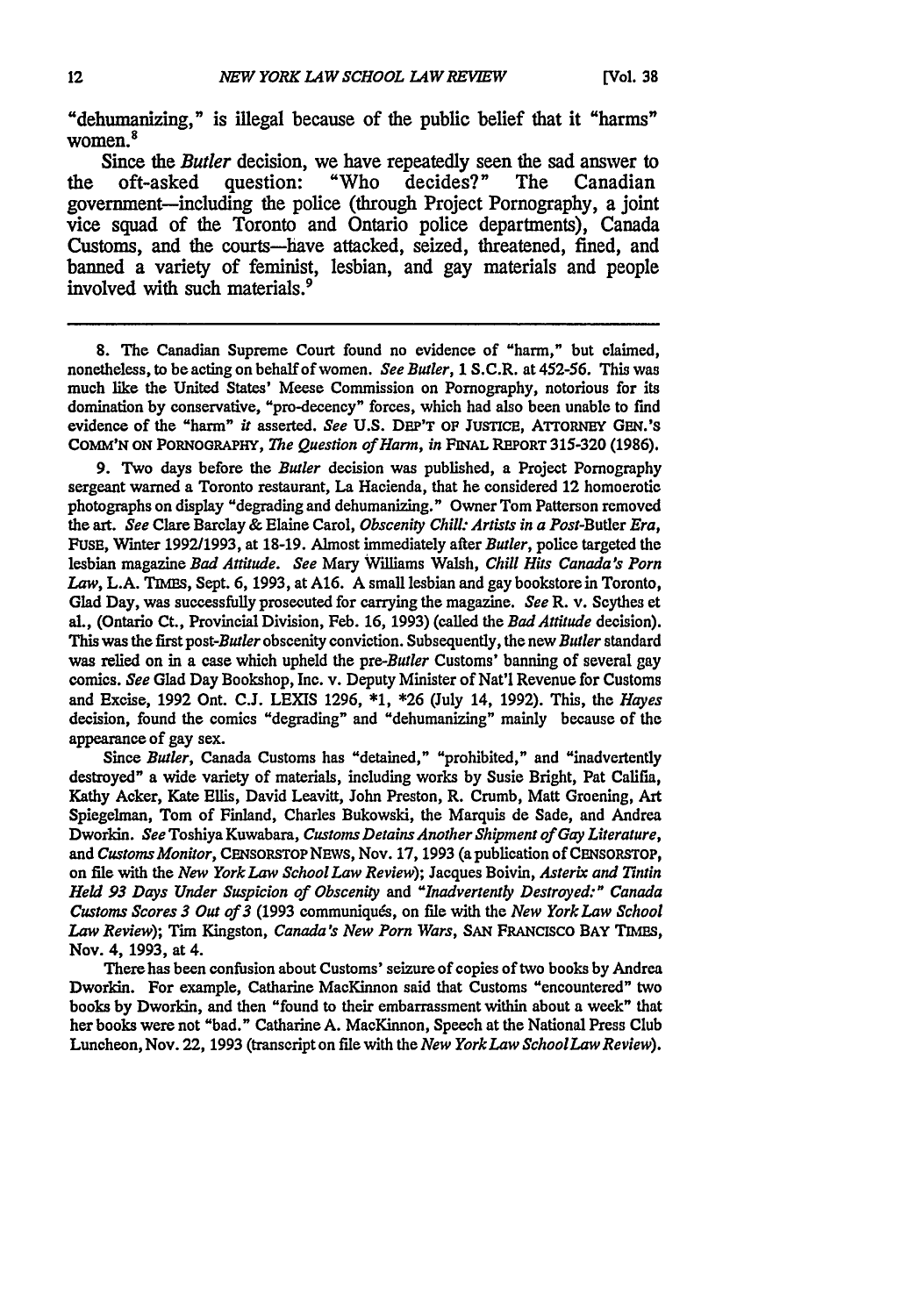Almost ten percent of Catharine MacKinnon's book, *Only Words10* is devoted to praise for what she believes is Canada's breakthrough

But, according to its official notices, Customs "detained" shipments of Dworkin's *Woman Hating and Pornography:Men Possessing Women,* officially "determined" them to be "prohibited" under the "degrading" and "dehumanizing" standard, and, approximately **three** months after the books were originally shipped-one week after intense publicity-released them without following any of their own re-evaluation processes. *See* Jacques Boivin, *."Seized and Banned" or "Briefly Detained"?* (Feb. 22, 1994 communiqu6, including Customs' notices and other documents, on file with the *New York Law School Law Review).*

Dworkin, MacKinnon, and their followers claim that Customs' actions are unrelated *to Butler. (See, e.g.,* Catharine **A.** MacKinnon, Speech at the National Press Club Luncheon, *supra,* at **19:** "Customs in Canada has a particular set of rules. The Canadian obscenity law is another set of laws.") But *Butler* and Canada Customs are closely connected: *Butler* interpreted the Criminal Code; Canada Customs enforces it. Specifically, Customs enforces the part of the obscenity section of the Criminal Code (sec. **163),** which was at question in *Butler.* (For this reason, **LEAF,** the advocacy group which made the anti-"pornography" argument in *Butler* with MacKinnon's assistance, concedes that Customs legislation "referentially incorporates" *Butler. See* Busby, *supra* note **7,** at **17** n.45.) After a **1987** court decision on *The Joy of Gay Sex, in Glad Day Bookshop v. Deputy Minister of the Dep't of Nat'l Revenue,* **D.C.** Ontario, Mar. 20, 1987, Customs Ministerial Memorandum P9-1-1 was revised so that gay materials per se were not excluded. In fact, Customs has consistently reviewed its regulations with every relevant court decision. *See, e.g.,* Barclay & Carol, *supra,* at **26** ("'Revenue Canada will follow any direction given **by** the courts as it relates to Custom's administrative policy regarding obscenity.'" (quoting letter from Otto Jelinek (July **30, 1992)));** *see also* letter from **D.J.** LaBelle, Senior Communications Advisor, Canada Customs to Harvey Blackman (Sept. 24, **1993)** (on file with the *New York Law School Law Review.)* But it wasn't necessary for Customs to revise or clarify its regulations *after Butler* since they already used the "degrading" or "dehumanizing" standard which Butler said was so important. *See* **CANADA** DEP'T **OF NAT'L** REVENUE (CuSToMS **AND** ExcIsE) NOTICE No. N-198, Administration of Code 9956 (Feb. 11, 1988) (clarifying the interpretation of the terms "degradation" and "dehumanization" for Customs officials).

*Butler* has negatively affected two court cases involving seizures of mail destined for small comnmunity bookstores specializing in lesbian and gay materials, Toronto's Glad Day Bookshop, and Vancouver's Little Sisters Book **&** Art Emporium, respectively. *See* Glad Day Bookshop, Inc. v. Deputy Minister of Nat'l Revenue for Customs and Excise, 1992 Ont. C.J. **LEXIS 1296,** \*33 (July 14, 1992), known as the *Hayes* decision; Little Sisters Book **&** Art Emporium v. Minister of Justice and Att'y Gen. of Canada and Minister of Nat'l Review, B.C. Sup. Ct. No. A901450 (Sept. **27,** 1993) (adjourning the trial on defense's motion, due to its addition of expert reports and 19 witnesses, and because the trial would take more than 20 days; no new trial date was set).

10. CATHARINE A. MACKINNON, ONLY WORDS (1993).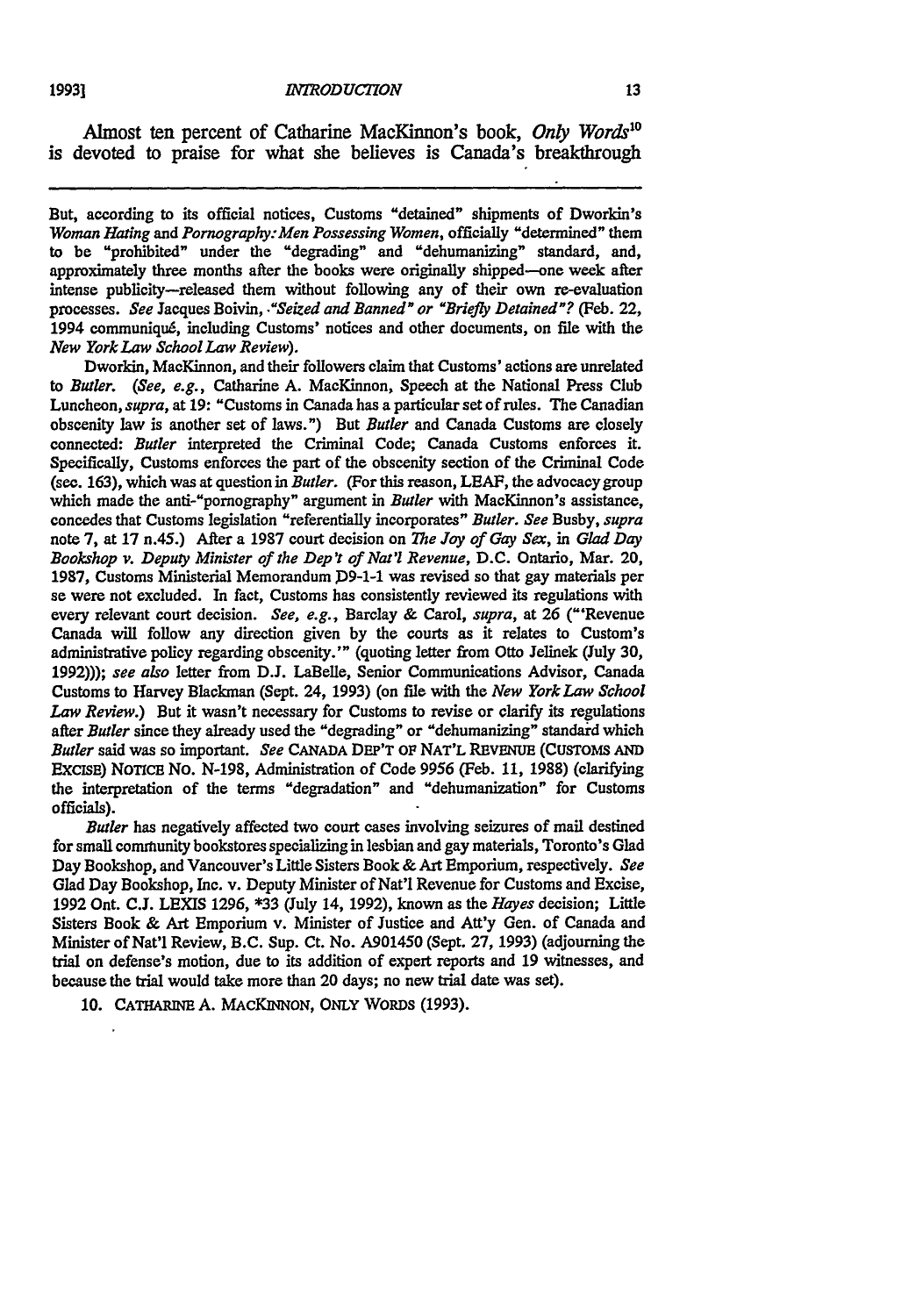approach to helping women **by** restricting "pornography." 1 Anticensorship feminists reject the notion that feminism should support suppression. We opposed the *Butler* decision, worried about how it would **be** used, and agreed with Canadian sociologist Thelma MeCormack when she said, "The *Butler* decision belongs to the Right. The Supreme Court of Canada doesn't give a damn about gender equality. It is concerned about control, and was pleased to have a feminist gloss put on it."<sup>12</sup>

In the United States, the pro-censorship campaign **by** some feminists fortunately was thwarted in **1986** when the Supreme Court affirmed a decision that the so-called model ordinance drafted **by** Andrea Dworkin and Catharine MacKinnon<sup>13</sup> violated the First Amendment.<sup>14</sup> An

12. NATIONAL CoAITIoN AoAINST CENsoRsHIP, **THE SEX** PANIc: WOMEN, CENSORSHIP, **AND** "PORNOORAPHY" 5 **(1993).** *See also* Thelma McCormack, *Censorship in Canada,* **38** N.Y.L. ScH. L. REv. 165, **180** (1993).

**13.** *See* **INDiANAPOUS &** MARION **CoUNTY, IND., CODE, §§** 16-1 to **16-28** (1993) (hereinafter **INDIANAPOLIS CODE).** Versions of the "model" ordinance have been considered or passed in Suffolk County, N.Y., Minneapolis, Minn., Madison, WiS., Cambridge, Mass., Bellingham, Wash., and Los Angeles County, Cal. and the Massachusetts State Legislature. *See Anti-porn Law Axed in Federal Ruling,* **SEATrLE** TIMs, Feb. 10, 1989, § NW, at 3 (reporting that an anti-pornography ordinance was ruled unconstitutional by a federal judge; the City Council later refused to validate the results of the referendum enacting the ordinance); *Anti-Pornography Law Defeated in Cambridge,* N.Y.TIMEs, Nov. 12, **1985,** at **A16** (reporting that the ordinance, which would have made it a civil rights violation to "traffic" in pornography, and would have permitted civil lawsuits against "traffickers," was rejected in a referendum vote of 13,031 to 9,419); Cathleen Decker, *Coalition Sees Plan as Threat to Free Speech; Feminists Resist Pornography Law,* L.A.TIMEs, Mar. 16, 1985, Metro, at **1** (reporting that an anti-pornography ordinance in Los Angeles would have allowed women who alleged injuries caused **by** pornography **to** seek relief through litigation; the proposal was never enacted by the Board of Supervisors); *Indiana Porn,* WASH. POST, May 12, 1984, at A14 (editorial) (reporting that Minneapolis mayor, Don Fraser, vetoed a bill that would have made pornography a civil rights violation, despite the fact that women's groups strongly backed the measure).

14. Hudnutv. American Booksellers Ass'n., Inc., 475 U.S. **1001 (1986),** *a ffg* **771 F.2d 323** (7th Cir. 1985). In Indianapolis, support for the ordinance came almost exclusively from conservatives; the ordinance was sponsored by a conservative legislator, Beulah Coughenour, who had been a strong opponent of the ERA. *Hudnut* is often mentioned **by** Dworkin, MacKinnon, and their followers as though only the Seventh Circuit Court of Appeals acted on the case, and as though the Supreme Court did not act at all. *See, e.g.,* Catharine A. MacKinnon, *Liberalism and the* Death *of Feminism, in* **THE SEXUAL LmERAuS AND THE** ATrACK **ON FEMINISM 11** (Dorchen Leidholdt **&** Janice **G.** Raymond eds., 1990). In fact, **by** affirming the Seventh Circuit's finding of

<sup>11.</sup> *See id.* at 97-106. For one feminist critique of the book, see Nadine Taub, *A New View of Pornography, Speech, and Equality or Only Words?, 46 RUTOERS L. REV.* 595 **(1993).**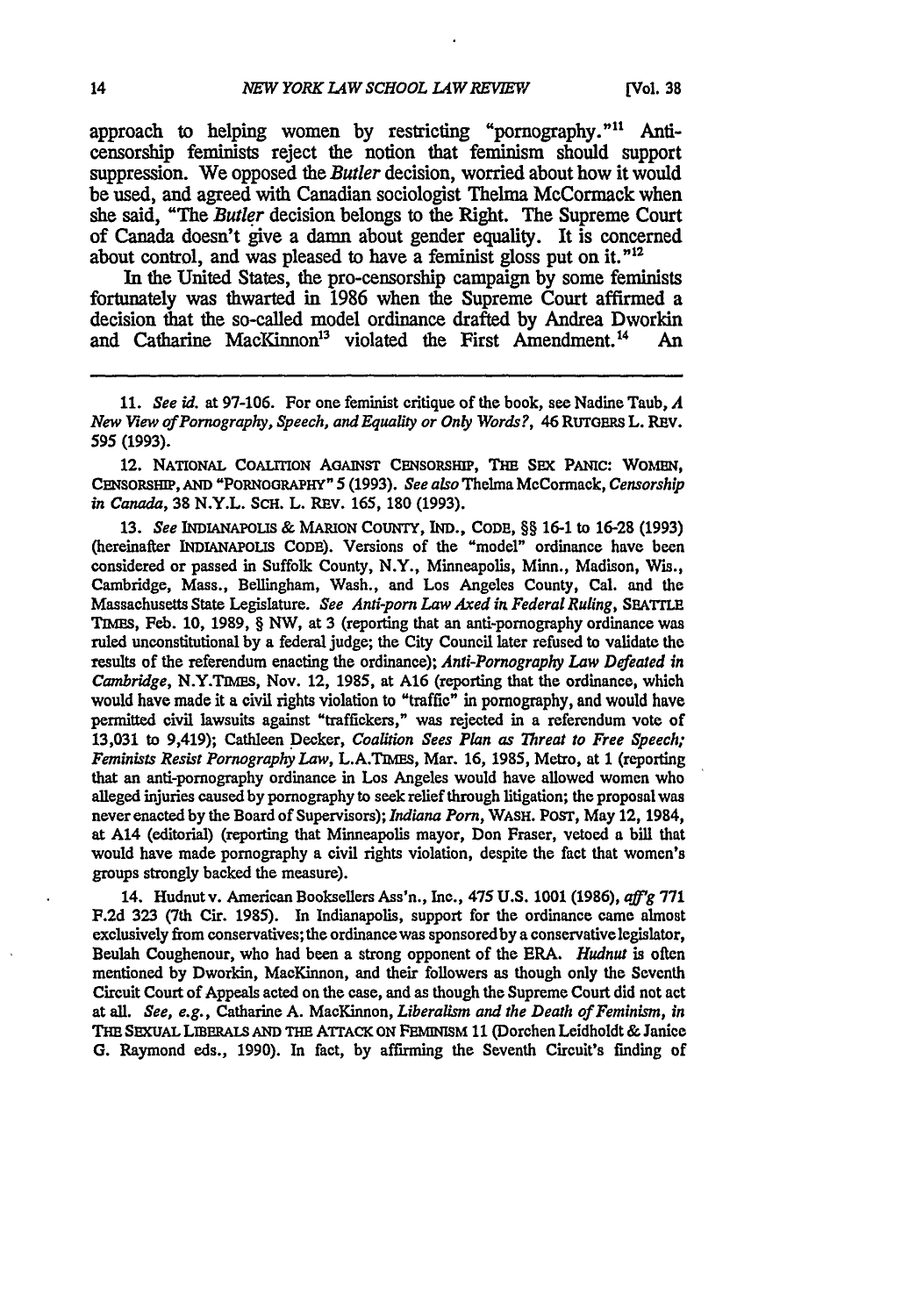19931

extraordinary array of feminists opposed the proposed ordinance, including Betty Friedan, Kate Millett, and Adrienne Rich, as well as numerous artists, writers, scholars, and activists.15 It is remarkable that this repressive and untenable legislation is seriously proposed again today.

The content, meaning, and potential consequences of the ordinance are not well understood. The Dworkin/MacKinnon ordinance's *central* elements are: (1) a definition of "pornography" (with stunning subjectivity, vagueness, and overbreadth) grounded in the "graphic sexually explicit subordination of women;"<sup>16</sup>  $(2)$  then (with another great leap) the designation of "pornography" as a civil rights violation;<sup>17</sup> and **(3)** (the greatest leap of all) the provision that anyone may bring suit against "traffickers" in "pornography."' *No other "hann" need be claimed.*

"Trafficking" conjures images of drugs and "white slavery." But the ordinance would permit suits for civil rights violations against artists, filmmakers, writers, bookstore owners, and even book and video store clerks, among others (any of whom might, of course, be feminists), because they write, create, or make available words or images a plaintiff alleges to be "pornography."

The ordinance would provide a legal avenue not only for anti-"pornography" feminists, but for suits by the "pro-decency" forces on the Right against the innumerable novels, art, films, textbooks, and other works they incessantly assault as "pornography." And, of course, it would bring the profound cultural self-censoring that always accompanies the prospect of such suits-a chilling of discussion, exploration, and experimentation with sexual expression-as many believe its proponents intend. Was censorship's danger to women ever better illustrated?

A great number of women and men see old censorship forces at work in these "new" tactics. We are astonished that some view the theories behind these tactics as progressive, when in fact they are reactionary: whatever their intent, such theories ultimately impose traditional controls over women's bodies, women's sexuality, and women's lives.

Over the past decade, the mainstream press has reported opposition to anti-"pornography" censorship campaigns from free-peech enthusiasts, but it has repeatedly failed to report the significant opposition by feminists

- **16.** INDIANAPoLIs **CODE,** *supra* note **13,** § **16-3 (q).**
- **17.** *See id.* § **16-3 (g)** (4)-(7).
- **18.** *See id.* § **16-17 (b).**

unconstitutionality, the Supreme Court secured the binding authority of *Hudnut.*

**<sup>15.</sup> For a** list of the **77** feminists who signed the **FACT** brief in *Hudnut,* see Hunter **& Law,** *supra* note **5,** at 89-98.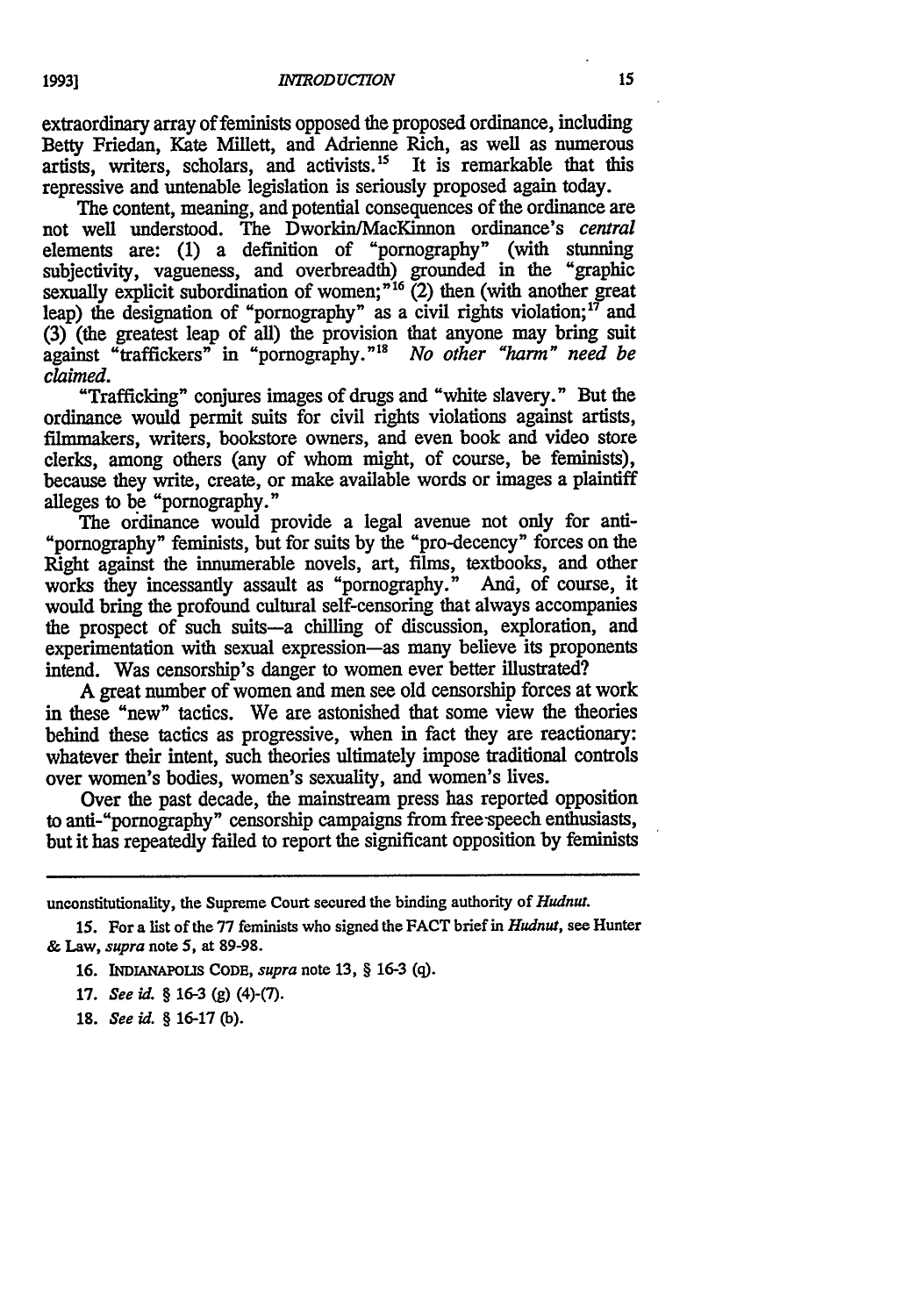from widely diverse perspectives and disciplines.19 This vacuum has lent force to the extraordinary name-calling tactics of anti-"pornography" feminists against feminists who oppose them. Our opposition to their activities is called "slander," and "hate campaigns." $20$  We are charged with being manipulated by "pimps," with being the mouthpieces of "pornographers."<sup>21</sup> We are accused of being indifferent to violence against women, and with being the Uncle Toms of the patriarchy.<sup>22</sup> Anti-"pornography" strategists falsely present themselves as providing the one authentic voice for women, by discrediting or denying all feminist opposition to their movement.

These tactics, pursued with great passion and anger, succeed in intimidating many women. Feminism is distorted, for the general public, and for young people. In short, these tactics stifle informed debate on matters of vital importance to the society as a whole, and to women in particular.

In March 1993, the University of Chicago Law School hosted a twoand-one-half day conference, *Speech, Equality and Harm,* featuring numerous speakers, both academics and activists. Most addressed themselves to advocating legal restrictions on "pornography," but leading theorists for restrictions on "hate speech" also participated.<sup>23</sup> Despite the

19. *See, e.g., David Gates et al., Free Speech--Or a Hostile Act?, NEWSWEEK, Jan.* 17, 1994; *The First Amendment: Under Fire from the Left*, N.Y. TIMES, Mar. 13, 1994 (Magazine). For a discussion of law journals' treatment of the feminism and "pornography" issue, see Strossen, *supra* note **1.** The Sex Panic Conference received no mainstream press coverage.

20. *See, e.g.,* Tamar Lewin, *Pornography: Not Speech* But Action, N.Y. **TIam,** Mar. 13, 1987, § 7 (Book Review) at 51 (reporting MacKinnon's characterization of assertions by her opponents that anti-"pornography" feminists are supported **by** the right as "political slander"); Letter from Catharine A. MacKinnon to Leanne Katz, executive director, National Coalition Against Censorship (Nov. 11, 1993) (on file with the *New York Law School Law Review)* (referring to the coalition's "hate campaign").

21. *See* David Margolick, *At the Bar,* N.Y. **TIMES,** Nov. 5, 1993, at B1l (quoting MacKinnon justifying her decision not to debate anti-censorship feminists: "It is my analysis that that is the pimps' current strategy for legitimizing a slave trade in women. I do not need to be sucked into the pornographers' strategy, period.").

22. *See* CatharineA. MacKinnon, *Liberalism and the Death of Feminism, supra note* 14, at 12 ("[T]he Black movement has Uncle Toms and Oreo cookies. The labor movement has scabs. The women's movement has FACT.").

23. Like "pornography," "hate speech," in this context, must beput in quotes. The legal convention of "hate speech" stands for a very limited part of what many would so describe and denounce, but not attempt to censor.

In vividly demonstrating the inadequacy of speech codes as a remedy for racism, Henry Louis Gates compares an example of what might be defined and restricted as "hate speech" ("Out of my face, jungle bunny"), with an example of what would likely not be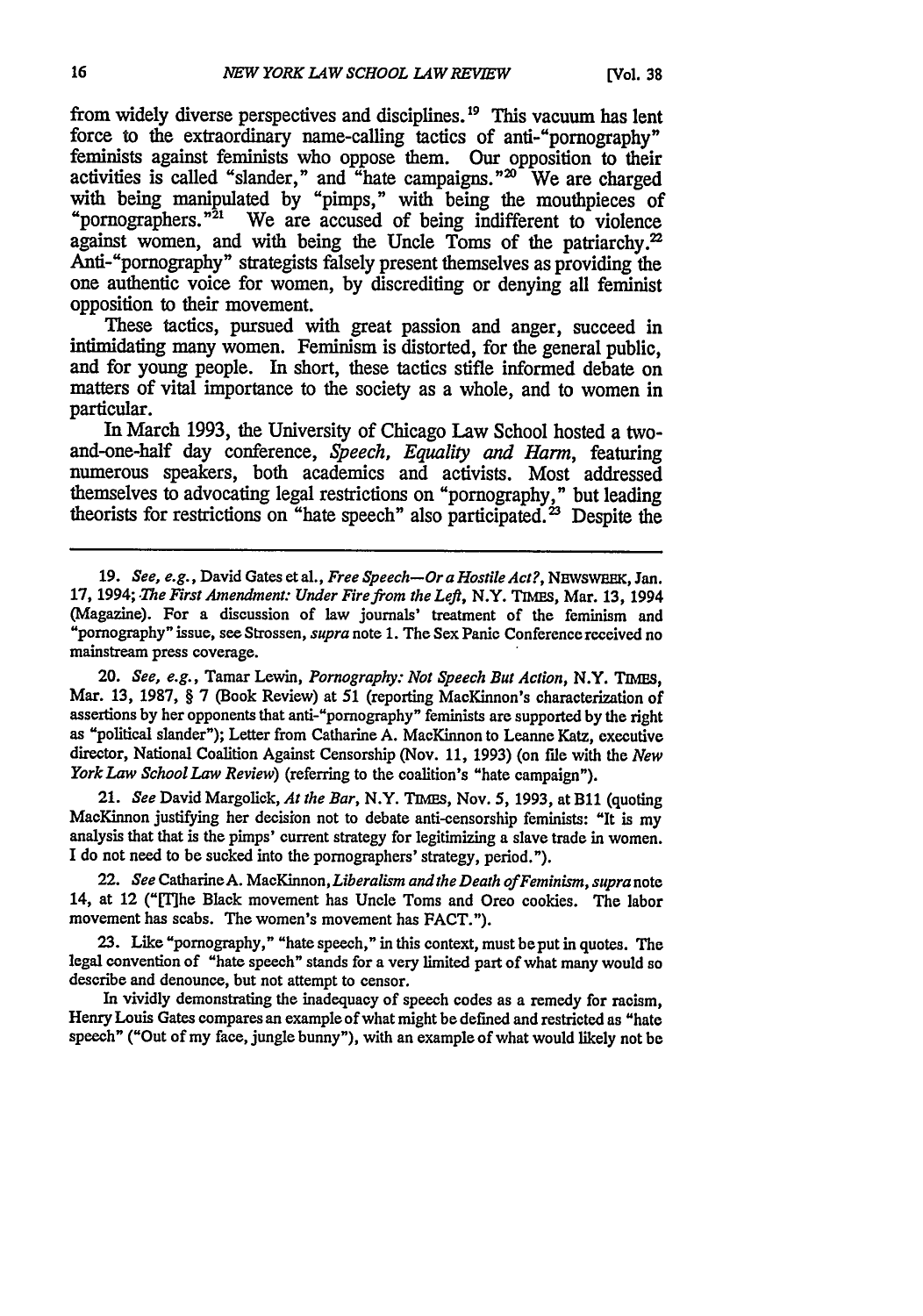plurality of feminist perspectives promised in the conference subtitle, "Feminist Legal Perspectives on Pornography and Hate Speech," the conference delivered just one: to be a feminist, one must support measures for censorship. Feminists who disagreed were brushed aside and insulted away. For example, despite repeated requests by the University of Chicago's own Gender Studies program, conference registration materials were provided to them only after the registration deadline had passed.<sup>24</sup>

The intense emotionalism of the conference and its one-sidedness led many to compare it to a revival meeting.<sup>25</sup> Law professor Cass Sunstein spoke about prospects for legal restrictions on "violent pornography," but it soon became clear that for him, as with other anti-"pornography" activists, the very term "pornography" may be synonymous with "violence." Catharine MacKinnon asserted at length her belief that "sooner or later, in one way or another, the consumers want the pornography to go into the third dimension." $26$  She called questions about the difficulty of distinguishing among sexually explicit materials "what can I still have?" questions, implying that any concern for free expression is a prurient interest.<sup>27</sup>

There were frequent taunts and hisses at "liberalism," a label meant to brand as evil the defense of individual rights and free expression (as if free expression were the opposite of equality and one must choose one or the other). There was no mention, by any speaker, of the dangers from the Right, which at the time was enjoying a very high profile in American political life, just as there has been silence from these same academics and activists about the Right's attacks on the arts, on lesbians and gays, and

so defined but would in fact be much more damaging ("LeVon, if you find yourself struggling in your classes here, you should realize **...** it's simply that you're the beneficiary of a disruptive policy of affirmative action that places underqualified, underprepared, and often undertalented black students in demanding educational environments like this one."). Henry Louis Gates, Jr., *Let Them Talk,* **NEW REPUBLIC,** Sept. 20 & 27, 1993, at 45.

24. Elizabeth Freeman, *Right Wing Feminism Hits the University of Chicago,* revised version of article from **CHICAGO** MAROON, Mar. 9, 1993, at **1,** 2 (on file with *the New York Law School Law Review).*

25. *See* StephanieB. Goldberg, *IstAmendmient Wrongs,* Cm. TRIB., Mar. **17,** 1993, (Tempo) at **1** ("At times, the gathering took on the tone of a revival meeting, with women stepping up to the mike to testify."); Isabel Wilkerson, *Foes of Pornography and Bigotry Join Forces, N.Y. TIMES, Mar. 12, 1993, at B16.* 

26. MacKinnon's speech to the conference, *quoted in* OFF OUR BACKS, v. xxiii, number 4, April 1993, at **16.**

27. The scornful turn of phrase "'what can I still have?' questions" is used by both Andrea Dworkin and Catharine MacKinnon. *See id.* at **17.**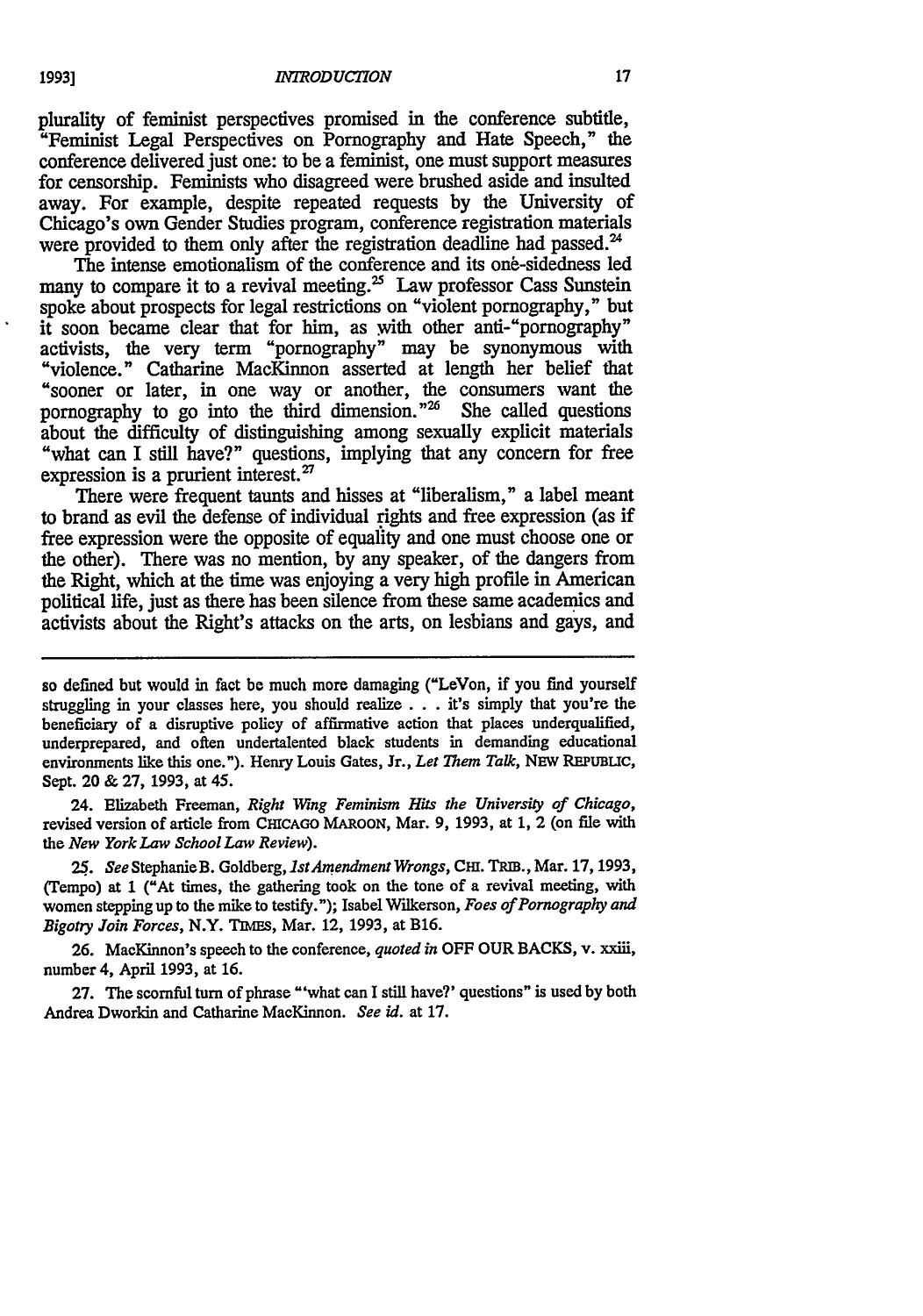on our schools and public libraries, where its demands for censorship are so numerous.<sup>28</sup>

Although their ordinance had recently been found unconstitutional **by** the Supreme Court, and although they had failed to gain a consensus among feminists, MacKinnon and Dworkin reiterated their beliefs about "pornography" as the central reason for discrimination against women, and said that they will renew efforts to reintroduce their ordinance. They will argue for it again within the province of public policy, a venue in which too many powerful members of the legal and government communities believe that women want censorship and that it is "best" for women.

That the public and much of the legal community still lack an awareness of the multiple, informed, and historical feminist perspectives that oppose censorship is a great danger. Today we watch as groups which traditionally oppose all measures for women's rights again and again appropriate the language and the strategies of Catharine MacKinnon, Andrea Dworkin, and their followers." The Senate's **1992** near passage of a misnamed Pornography Victims Compensation Act;<sup>30</sup> proposed

**28.** *See, e.g., Censorship News,* Issues 1-53, Newsletter of the National Coalition Against Censorship.

**29.** Many groups with a Religious 'Right base, including the American Family Association, Focus on the Family, and the Christian Coalition, have added rhetoric about "degradation," "victimization," and "violence against women" to their appeals for "family values"-all accompanying demands for censorship.

The quoting of Catharine MacKinnon and Andrea Dworkin to further the traditional agenda of the Right has become commonplace. The national press release for "Enough is Enough!," a project of the conservative "morality" group National Coalition Against Pornography, boasts of a "New Woman's Movement." Enough is Enoughl, *New Woman's Movement Seeks to Reduce Sexual Violence by Eliminating Hard-Core, Illegal and Child Pornography,* Nov. **19,** 1992 (press release). Enough is Enoughl, in a nationwide billboard campaign, prominently displays a quotation from Andrea Dworkin. In Guilderland, N.Y., Andrea Dworkin was quoted as part of an argument to have Pat Conroy's *The Great Santini* banned from a high school class. *See* Melissa Hale-Spencer, *Committee to Release Book ChallengeDecision Today,* **ALTAmONT** ENTERPRISE, June24, 1993 (reporting that a pro-censorship statement before a school's Book Challenge Committee "quoted feminist Andrea Dworkin on her own sexual abuse and how rape devalues women"). In Downer's Grove, Ill., demands that the public library restrict children's access to "objectionable" books were recently defended **by** quoting Catharine MacKinnon's *Only Words. See* Minutes of the Regular Meeting of the Board of Trustees of the Downer's Grove Public Library, at **7-8** (Mar. **8,** 1994) (on file with the *New York Law School Law Review).*

**30.** *See* **62** Cong. Rec. **S5298** (daily **ed.,** Apr. 25, **1991).** Sen. Mitch McConnell, introducing the bill, described it as "provid[ing] victims of sex crimes [with] a civil cause of action against pornographers if the victim car prove a link between the crime and specific sexually explicit material. The bill does not dictate what pornographers may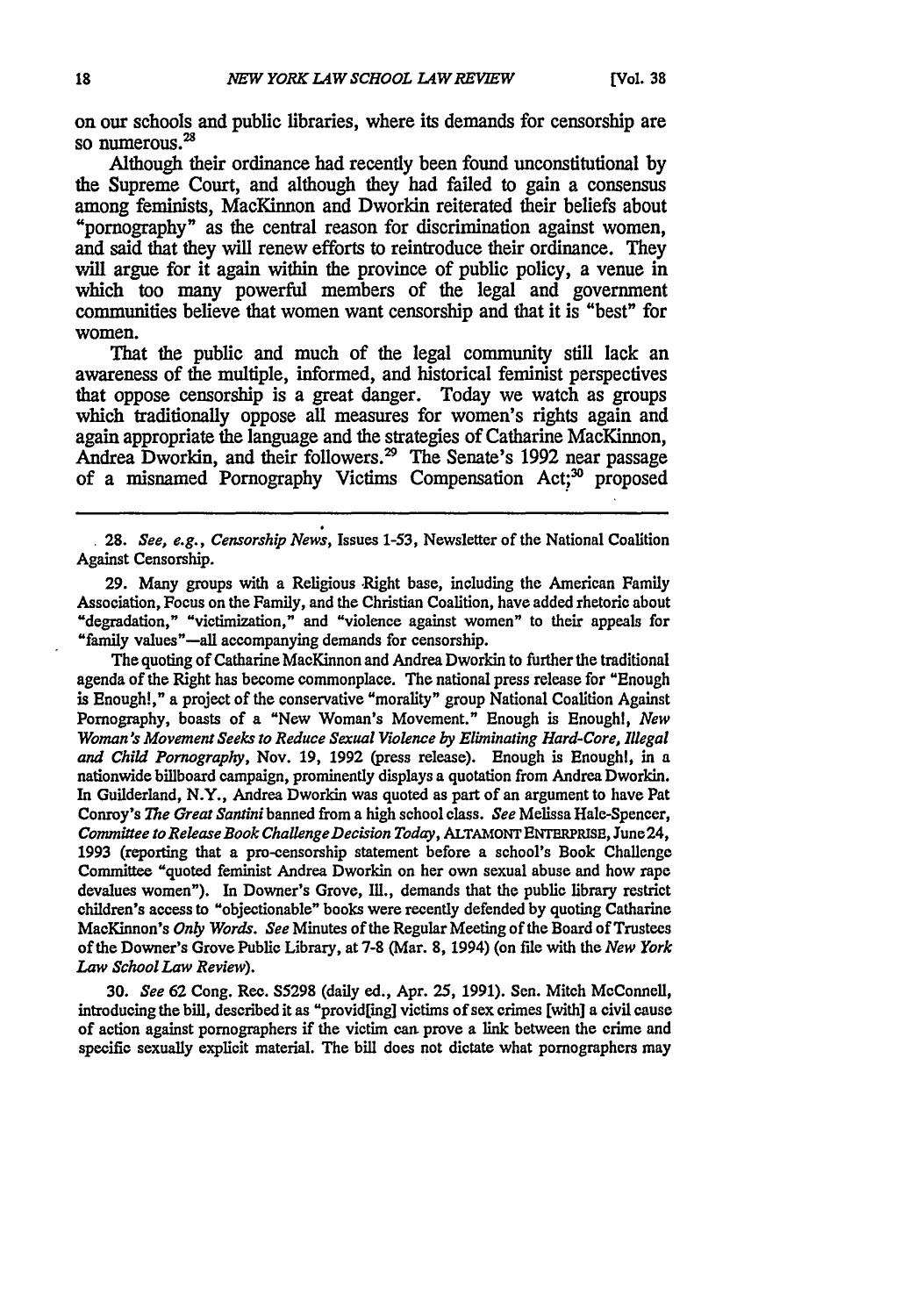#### **INTRODUCTION**

language in theViolence Against Women Act which assumes there is a link between "pornography" and violence;<sup>31</sup> the profusion of attacks on books with sexually related content in public schools and libraries;<sup>32</sup> inappropriate and devastating charges of "child pornography" against visual artists;<sup>33</sup> the suppression of urgently needed sex education<sup>34</sup>—all are now presented in the name of "helping" women or, often, "protecting

produce, it simply holds them liable for it." *Id.* For a discussion of the Pornography Victims Compensation Act (S.1521), see Leanne Katz, *A Startling and Ludicrous Bill,* NEw DIRECTONS FOR WOMEN, Sept.-Oct. 1992 (on **file** with the *New YorkLaw School Law Review).* The bill was favorably reported by the Senate Judiciary Committee but was not voted on as Congress rushed to adjourn.

31. H.R. 1133, 103d Cong., 1st Sess. (1993) Subtitle B, § 412 (20) and S.11, 103d Cong., 1st Sess. (1993) Subtitle A, § 511 (20). These provisions would have authorized grants for the education and training of judges and court personnel in state courts on "current information on the impact **of** pornography on crimes against women, or data **on** other activities that tend to degradewomen." *Id.* Theseprovisions were later deleted and the legislation was passed as part of the 1994 Crime Bill.

**32.** *See, e.g.,* Michael Granberry, *Besieged by BookBanners,* L.A. **TIMEs,** May **10, 1993,** at **Al** (listing various book censorship controversies concerning, among other works, *I Know Why the Caged Bird Sings,* by Maya Angelou (based on a sexual assault against the author as child, which left her mute for close to ten years); one book in the children's series *Where's Waldo?* (image of a woman with a partially exposed breast found hidden in a crowded beach scene); *As ILay Dying,* by William Faulkner ("obscene passages referr[ed] to abortion and used God's name in vain"); *Catcher in the Rye,* by J.D. Salinger (profanity and sexual references)). For updates on current school and library censorship battles, see publications of the National Coalition Against Censorship: *Censorship News, Censorship Matters, and NCAC Books of the Month.*

**33.** *See, e.g.,* Kenneth Cole, *Nude Pictures of Child Forces Mother to Fight Abuse Charge, DETROIT NEWS, Feb. 4, 1994, at 1A (Wayne State University Art Professor* Marilyn Zimmerman, raided by University police, had 12 boxes of negatives, photos, and other work seized and delivered to the County Prosecutor office; the prosecutor ultimately did not press charges); Philip Hager, *U.S. Grand Jury Refuses to Indict Photographer,* L.A. TIMES, Sept. **17, 1991,** at **A3** (federal grand jury refused to indict **Jock** Sturges, a "prominent fine arts photographer," subject of a 17-month child pornography investigation).

34. *See, e.g.,* Maia Davis, *Dispute Over Sex Education Booklet Grows,* L.A. **TIMS,** Feb. **25, 1993,** at **B1;** Brenda Day, *East Ventura County Focus; Simi Valley; Parents Protest Sex Education Plan,* L.A. TIMES, Oct. 14, **1993,** at B2; Jon Hilkevitch, *School Sex Education Targeted,* Cm. **TRm.,** Aug. **31, 1993,** at *N1; News Briefs: Sex Education Hearing,* Hous. CHRON., Sept. **8, 1993,** at A16. *See generally* The Community Action Kit to Support Comprehensive Sexuality Education of the Sex Information and Education Council of the **U.S. (SIECUS),** which documents over **100** sexuality education controversies in **1992** and **1993.**

19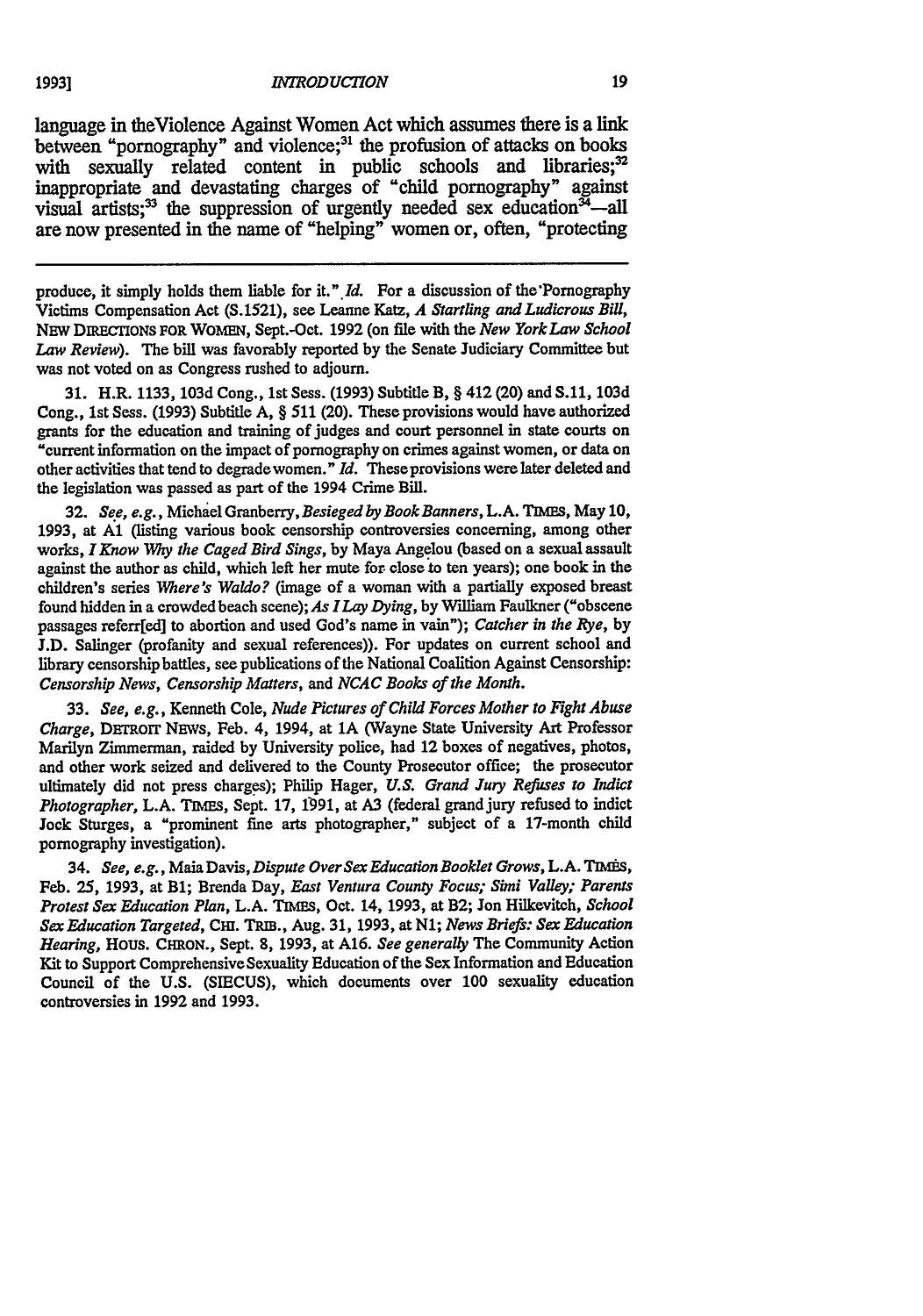women and children."<sup>35</sup> While the pro-censorship feminists profess a different agenda, they welcome these allies. The result is that, together, they know what ideas, fantasies, words, and images should be permitted, for themselves and for every single one of us. Many women, many feminists, are determined to dispel the myths that censorship is good for women, that women want censorship, and that those who support censorship speak for women.

With this and much more as background, it was not surprising that several feminists suggested the formation of a Working Group on Women, Censorship, and "Pornography" within the National Coalition Against Censorship, and that the Working Group organized a conference<sup>36</sup> to make their many perspectives more widely available.

Four major themes emerged from *The Sex Panic* conference and are sounded in this Symposium: (1) sex panics are not new, and they are never good for women; (2) our opponents want to protect, not free women, and—surprise!—this is a wildly popular idea; (3) sexually related imagery and speech can be good for everybody-for women, for men, even sometimes for kids; and (4) we're fighting back-for free speech and freer women.

**<sup>35.</sup>** "Womenandehildren" has long been summoned as a category that refers to a monolithic grouping of the defenseless. Sentimental rhetoric about "womenandchildren" has served to camouflage the power politics and the real interests-cultural, social, or military-of the status quo. *See* Cynthia Enloe, *Womenandchildren: Making Feminist Sense of the Persian Gulf Crisis,* VILLAGE VOICE, Sept. 25, 1990, at **29.** Enloe, a feminist international relations theorist, describes how "womenandchildren" was used to manipulate military interests in the Gulf War.

**<sup>36.</sup>** The Sex Panic: A Conference on Women, Censorship, and "Pornography," sponsored by the **NCAC** Working Group, the Women's Center of the City University of New York Graduate Center, and the Vera List Center of the New School for Social Research; The Graduate Center of the City University of New York, New York, May 7-8, 1993.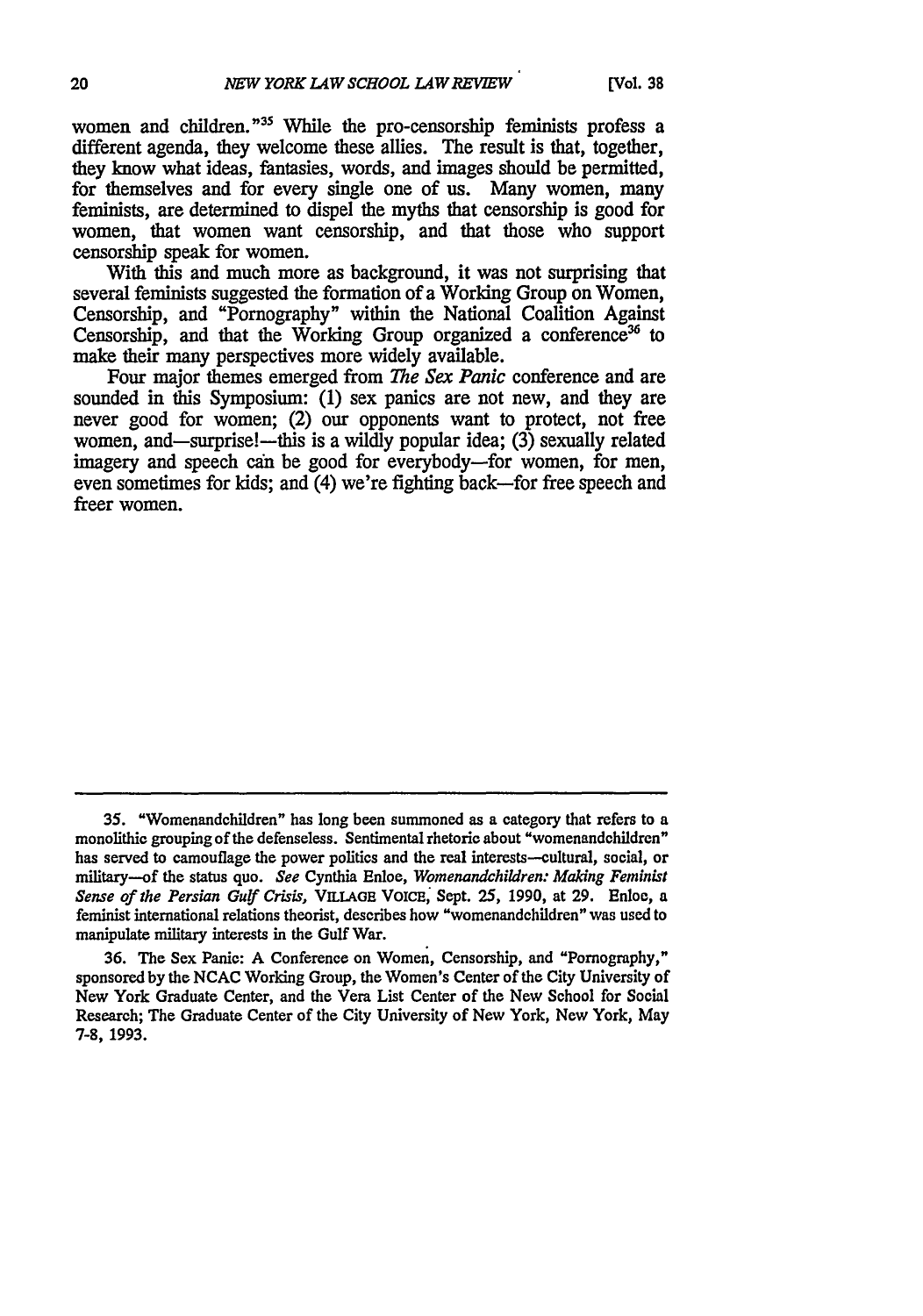This Symposium includes presentations from the National Coalition Against Censorship's Working Group On Women, Censorship, and "Pornography's" conference, The Sex Panic: A Conference on Women, Censorship, and "Pornography," sponsored by the NCAC Working Group, and co-sponsored by the Women's Center of the City University of New York Graduate Center, and the Vera List Center of the New School for Social Research, New York City, May 7-8, 1993. Also included are other papers commissioned by Leanne Katz and Nadine Strossen, and additional articles we believe provide further important perspectives.

## Working Group on Women, Censorship, and "Pornography" of the National Coalition Against Censorship:

Kate Baggott, producer and director; New York, NY

Dennis Barrie, director, Rock and Roll Hall of Fame and Museum; Columbus, OH

Nancy K. Bereano, publisher, Firebrand Books; Ithaca, NY

Lauren Berlant, associate professor of English, University of Chicago; Chicago, IL

Sara Blackburn, author and editor; Ghent, NY

Judy Blume, author; New York, NY

Lea Brilmayer, professor of law, New York University School of Law; New York, NY

Arlene Carmen, church worker; New York, NY (deceased)

Isolde Chapin, writers' association executive director; Washington, DC Miriam Col6n, actress; artistic director, Puerto Rican Traveling Theater; New York, NY

Karen DeCrow, attorney, former president, NOW; Jamesville, NY Donna A. Demac, author, educator, journalist; New York, NY

Lisa Duggan, professor of American Studies, New York University; New York, NY

Kate Ellis, professor of English, Rutgers University; New Brunswick, NJ Clarissa Pinkola Estés, author; New York, NY

Marilyn Fitterman, former president, New York State NOW; Sag Harbor, NY

Lesley Lee Francis, associate secretary, American Association of University Professors; Washington, DC

Arvonne Fraser, international feminist activist; Minneapolis, MN

Beth Freeman, doctoral candidate, University of Chicago; Chicago, IL Nancy Friday, author; Key West, FL

Betty Friedan, feminist activist/author; New York, NY

Judith Kegan Gardiner, professor of English and Woman's Studies, University of Illinois at Chicago; Chicago, IL

 $\overline{\phantom{a}}$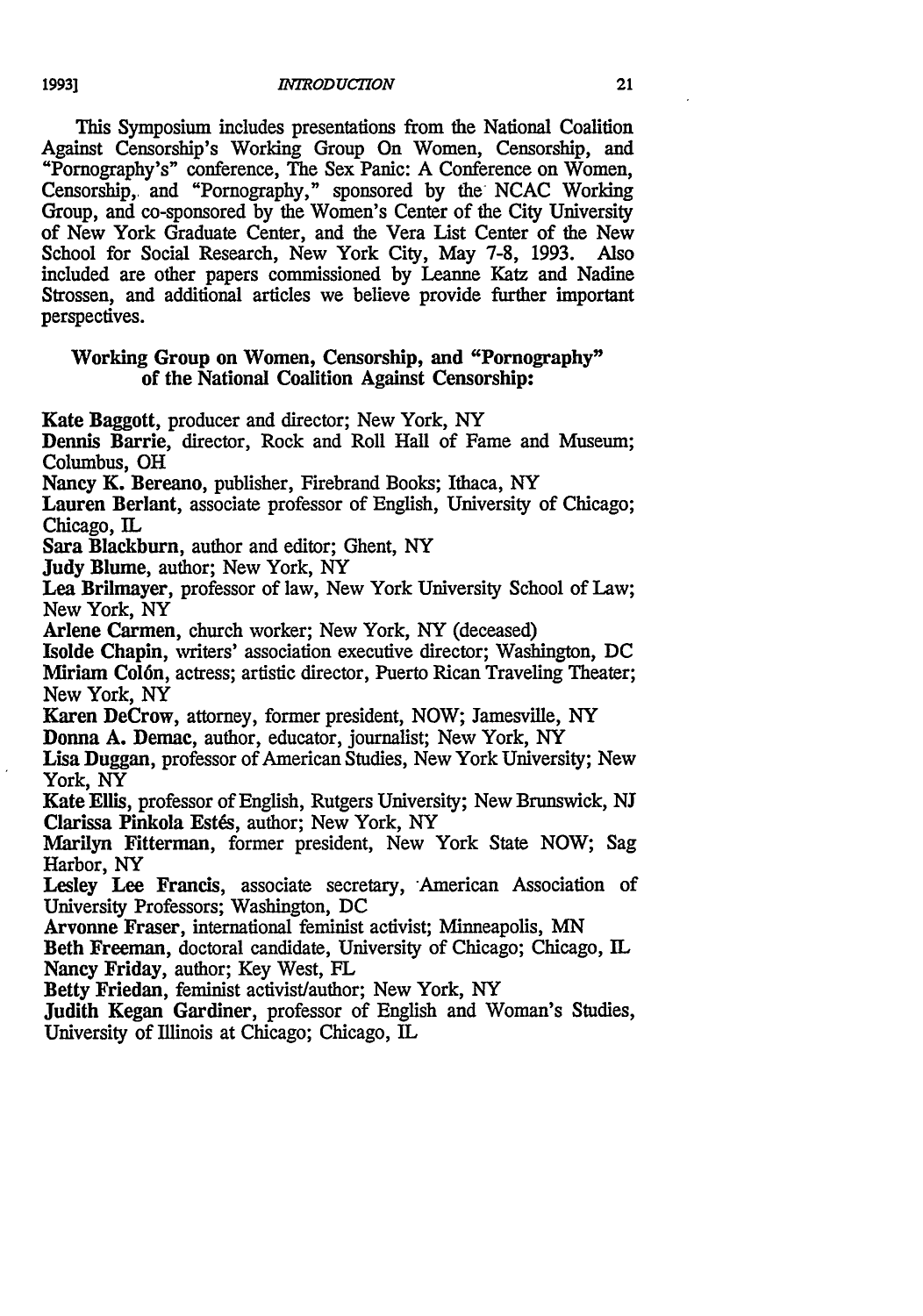Kathy Garmezy, executive director, Hollywood Policy Center; Culver City, CA

Henry Louis Gates, professor of English and Afro-American Studies, Harvard .University; Cambridge, MA

Jewelle Gomez, poet, novelist, teacher, activist; San Francisco, **CA**

Debra W. Haffner, executive director, Sex Information and Education

Council of the **U.S. (SIECUS);** New York, NY

Eleanor Heartney, art critic; New York, NY

Holly Hughes, playwright and performance artist; New York, NY

Susan Isaacs, author; Sands Point, NY

Molly Ivins, author/columnist; Fort Worth, TX

Erica Jong, author; New York, NY

Wendy Kaminer, author; Cambridge, MA

Barbara Kerr, member, Feminist Anti-Censorship Taskforce **(FACT);** businessperson; Plainfield, **NJ**

Jamaica Kincaid, author; North Bennington, VT

Nancy Langer, writer; specialist in reproductive rights; New York, NY

Sylvia Law, professor of law, New York University School of Law;

New York, NY

Judith Levine, author, journalist; Brooklyn, NY

Ann F. Lewis, political analyst;. Boston, MA and Washington, DC

Bobby **Lilly,** head, Californians Against Censorship Together; San Francisco, CA

Phyllis Lyon, professor emeritus, The Institute for Advanced Study of Human Sexuality; San Francisco, **CA**

**Del** Martin, author, *Battered Wives;* San Francisco, **CA**

Thelma McCormack, sociologist, director, Centre for Feminist Research, York University; Ontario, Canada

Susan McHenry, journalist and editor; Brooklyn, NY

Joyce Meskis, owner, Tattered Cover Bookstore; Denver, CO

Robin Davis Miller, executive director, Authors League of America; New York, NY

Peggy Northrop, senior editor, *Vogue;* New York, NY

Norman Pearlstine, editor-in-chief, Time Inc.; New York, NY

Kathleen Peratis, attorney; New York, NY

Howardena Pindeil, artist; New York, NY

Gloria T. Pipkin, teacher in private practice; Lynn Haven, FL

Barbara Pollack, artist and attorney; New York, NY

Sandy Rapp, musician and author; Sag Harbor, NY

Nanette M. Roberts, church worker, educator; Cleveland, OH

Laurie R. Rockett, attorney; New York, NY

Maggi Rubenstein, therapist, educator, sexologist; San Francisco, **CA**

Joy Silverman, arts activist; Los Angeles, **CA**

Muriel Morisey Spence, professor of law, Temple University; Philadelphia, PA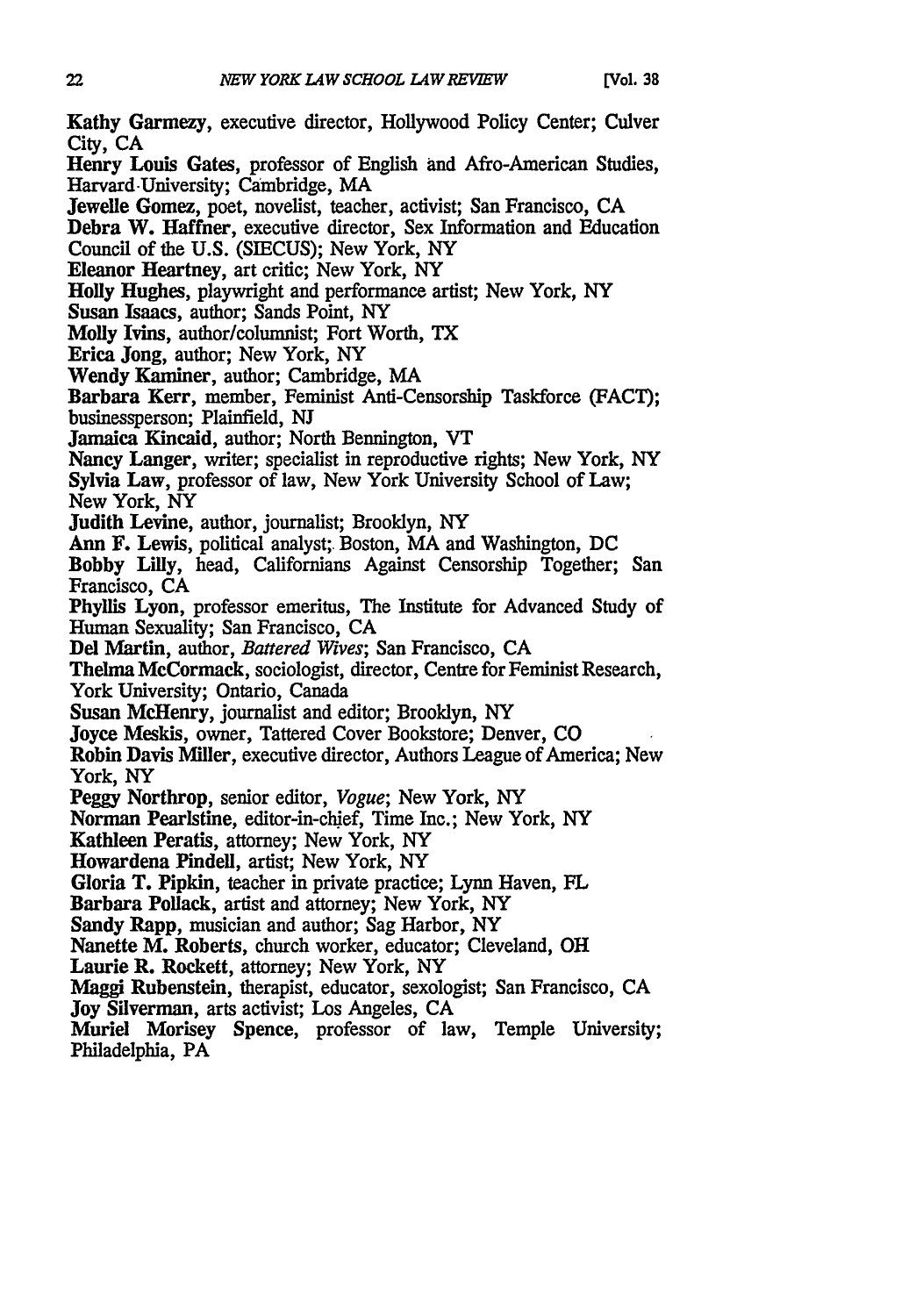Sally Steenland, journalist/columnist; Washington, DC

Catharine **R.** Stimpson, university professor, Rutgers University; New Brunswick, **NJ**

Nadine Strossen, professor of law, New York Law School; president, **ACLU;** New York, NY

Nadine Taub, director, Women's Rights Litigation Clinic; Rutgers University; Newark, **NJ**

Carol Tavris, writer and social psychologist; Los Angeles, **CA**

Leonore Tiefer, psychologist; associate professor, Montefiore Medical Center; New York, NY

Sallie Tisdale, author; Portland, OR

Carole Tormollan, Midwest editor, *High Performance;* Chicago, IL

Judith Walkowitz, historian; head of women's studies, Johns Hopkins University; Baltimore, MD

Wendy Wasserstein, playwright; New York, NY

Faye Wattleton, former president, Planned Parenthood Federation of America; New York, NY

Ellen Willis, writer; professor, New York University School of Journalism; New York, NY

Diane Zimmerman, professor of law, New York University School of Law; New York, NY